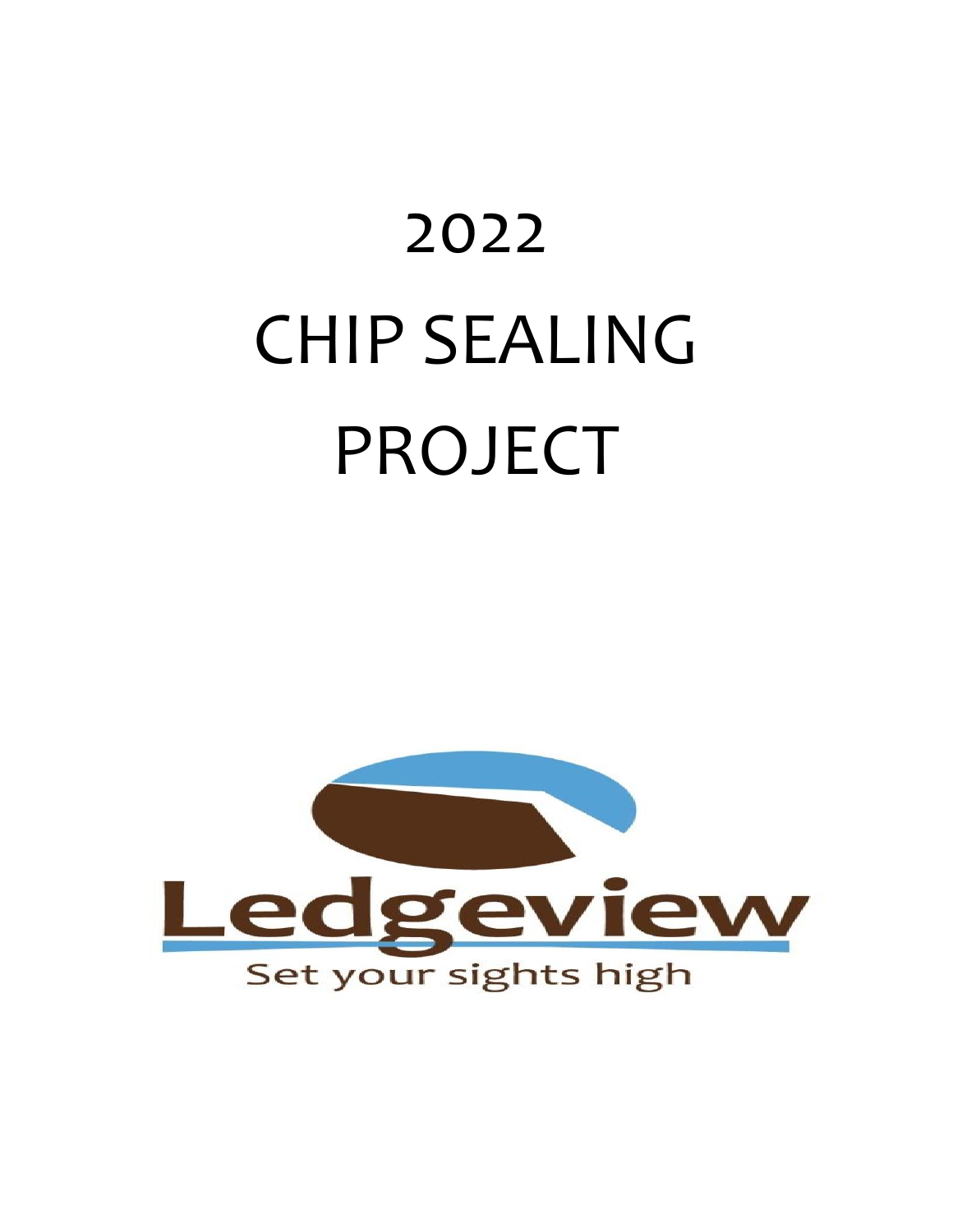#### **PAVEMENT CHIP SEALING SPECIFICATIONS**

#### **Town of Ledgeview – Department of Public Works**

## **A. Competitive Sealed Bidding**

The Town of Ledgeview, Wisconsin (herein referred to as the "Town") will receive sealed bids from Contractors for *Pavement Chip Sealing Services* that are identified in this document. Bids must be received by the date and time listed in the advertisement.

#### **B. Objective**

This contract is for **2022** *Pavement Chip Sealing Services* with the Town of Ledgeview. The specifications contained herein detail how the contractor shall maintain right-of-ways (roadways) and other properties in an appropriate, aesthetic and safe manner.

#### **C. Qualifications of Contractors**

The Contractor shall be required before the award of any contract show to the complete satisfaction of the Town that it has the necessary facilities, ability and resources to provide the services specified herein in a satisfactory manner. The Contractor shall be required to give a complete history and references in order to satisfy the investigations deemed necessary and proper to determine the ability of the Contractor to perform the work. The Town reserves the right to reject any bids if the evidence submitted by, or investigation of the Contractor fails to satisfy the Town that the Contractor is properly qualified to carry out the obligations of the contract and to complete the work herein.

Evaluation of the Contractor's qualifications shall include:

- 1. The ability, capacity, skill and resources to perform the work or provide the services required.
- 2. The ability of the Contractor to perform the work or provide the service promptly or within the time specified, without delay or interference.
- 3. The character, integrity, reputation, judgement, experience and efficiency of the Contractor.
- 4. The quality of performance of previous contracts or services.

#### **D. Insurance and Workers Compensation**

The Contractor shall furnish evidence of all listed Workers Compensation, General Liability, Auto and Umbrella insurance coverages. Certificates of insurance shall be filed with the submitted bid/contract forms with the Town of Ledgeview named as an "additional insured".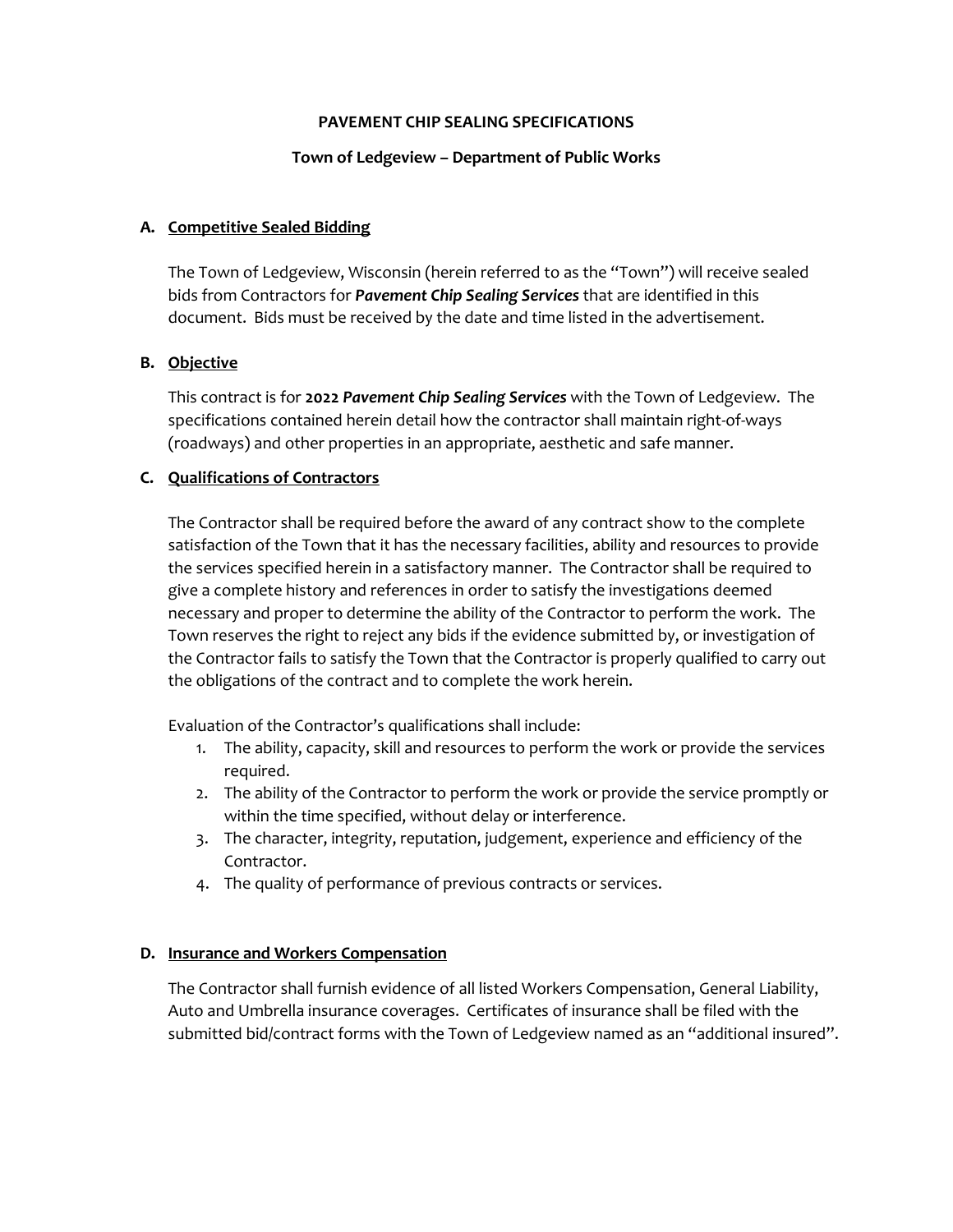Minimum limits of insurance shall be as follows:

| 1. | <b>Workers Compensation Insurance</b>               |                               |
|----|-----------------------------------------------------|-------------------------------|
|    | Each Accident/Employee                              | <b>State Statutory Limits</b> |
|    | Policy Limit                                        | <b>State Statutory Limits</b> |
|    | 2. General Liability Insurance                      |                               |
|    | General Aggregate                                   | \$1,000,000                   |
|    | Each Occurrence                                     | \$1,000,000                   |
|    | Products-Completed Operations Aggregate             | \$1,000,000                   |
|    | Personal and Advertising Injury                     | \$1,000,000                   |
|    | Each Occurrence (Bodily Injury and Property Damage) | \$1,000,000                   |
|    | Fire Damage (Any One Fire)                          | \$100,000                     |
|    | Medical Expense (Any One Person)                    | \$5,000                       |
|    | 3. Auto Liability Insurance                         |                               |
|    | General Aggregate                                   | \$1,000,000                   |
|    | Each Occurrence                                     | \$1,000,000                   |
|    | 4. Umbrella Liability                               |                               |
|    | General Aggregate                                   | \$1,000,000                   |
|    | Each Occurrence                                     | \$1,000,000                   |
|    |                                                     |                               |

To the fullest extent permitted by law, the bidder shall indemnify and hold harmless the Town and its agents against all injuries, deaths, strikes, losses, damages, claims, suits, liabilities, judgements, costs and expenses which may arise from any negligence of the Contractor, its employees or subcontractors.

# **E. Examination of Work Sites**

Before submitting a bid, each Contractor shall make all investigations and examinations necessary to ascertain all site conditions and requirements affecting the full performance of the contract. If the Contractor receives an award as a result of their bid submission, failure to have made such investigations and examinations will in no way relieve the Contractor from their obligations to comply in every detail with all provisions and requirements of the contract documents. Nor will the Town accept a plea of ignorance of such conditions and requirements as a basis for any claim whatsoever by the Contractor for additional compensation.

# **F. Quantities**

Whenever a bid is sought seeking a request for services, the road mile quantities shall be construed as estimates for the purpose of obtaining unit prices unless otherwise stated. The Town reserves the right to increase or decrease the stated quantities.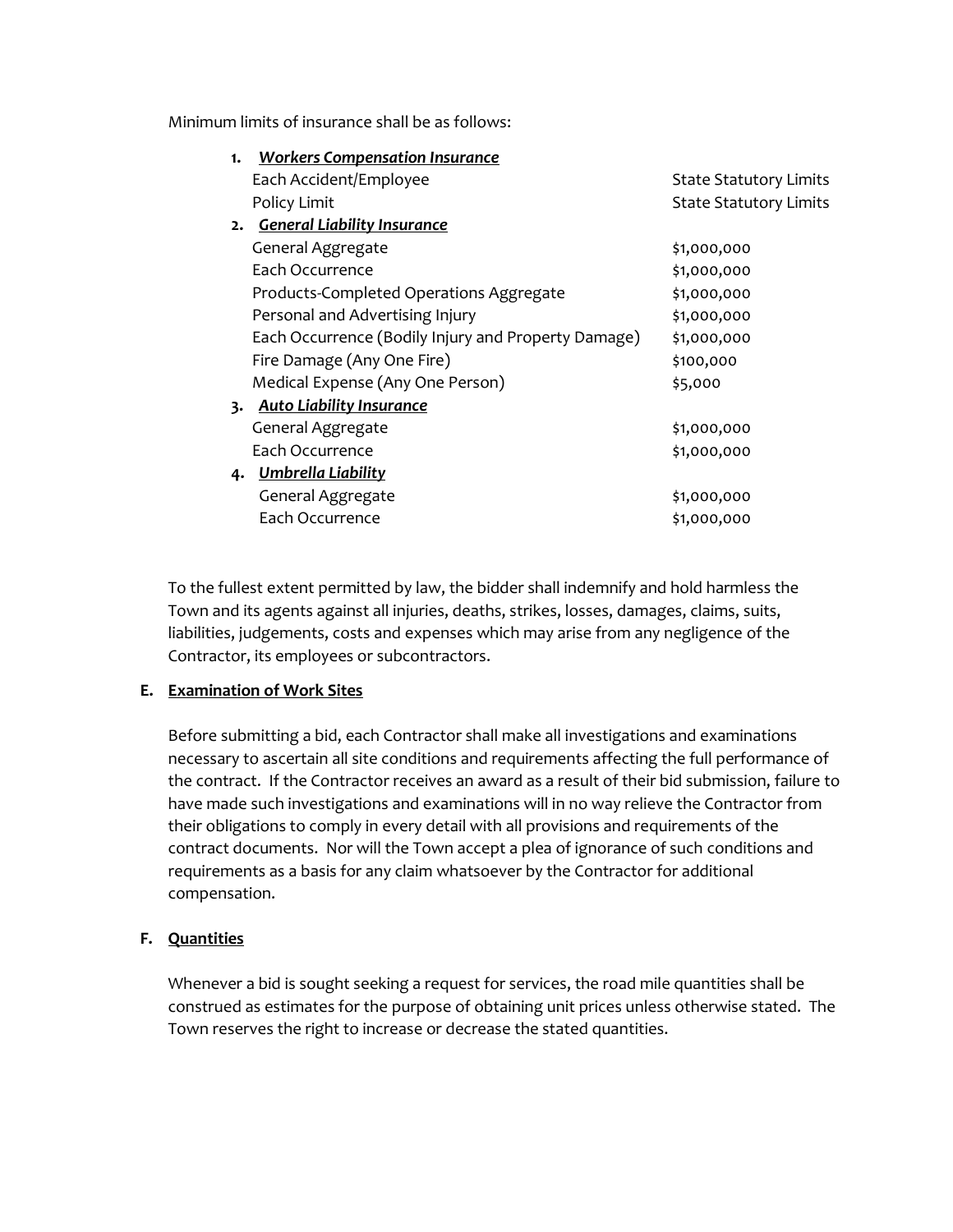#### **G. Award of Contract**

The Town reserves the right to reject any or all bids and award multiple contracts as deemed advantageous to the Town.

Contractors should bid using a unit price per foot for pavement chip sealing. All bids shall be accompanied by an estimate for the full amount of footage requested to be chip sealed.

The award shall be made to the responsible bidder or Contractor with the ability to fulfill the Town's contractual needs.

The Town may reduce the number of feet in all or part in order to meet budgetary goals or add additional roadways as the Town deems necessary.

The Town shall provide the Contractor with a list of roads to be chip sealed accompanied by a map showing all locations.

# **H. Pavement Chip Sealing**

The chip sealing process will consist of a **polymer** *emulsified asphalt blend* and a 100 % fractured 3/8 washed limestone chip or 3/8 dark colored granite chip which *shall not exceed 3/8" in size*. Both asphalt and aggregate will be applied to one half of the roadway at a time to allow for continuous flow of traffic. The polymer asphalt emulsion shall be applied at 170 degrees and be evenly distributed by a spray distributer. Road surface shall be cleaned by a self-propelled broom and any necessary cold mix patching installed prior to chip sealing. The finished chip seal will be rolled and set in place with a duo packer roller.

Cold mix asphalt for wedge patching will be produced using a SC-800 asphalt and a crushed stone and washed sand aggregate mixture with a top size not exceeding  $\frac{1}{2}$ .

#### **I. Pavement Sweeping**

Contractor shall be responsible for sweeping and removing all loose limestone or granite chip material after the project has been completed. Disposal of loose material shall be the responsibility of the Contractor. Pavement sweeping shall be completed no later than ten **(10)** business days after application of the chip seal surface.

# J. **Fog Sealing Application**

Upon completion of the chip sealing process, Contractor shall Fog Seal roadways selected by Ledgeview using a single layer of emulsified asphalt. Concrete driveways shall be protected as not to overspray concrete in the fog sealing process.

#### **K. Damage to Public or Private Property**

Should any damage to public or private property occur as a result of the services performed or work done by the Contractor, the Contractor shall immediately notify the Town of such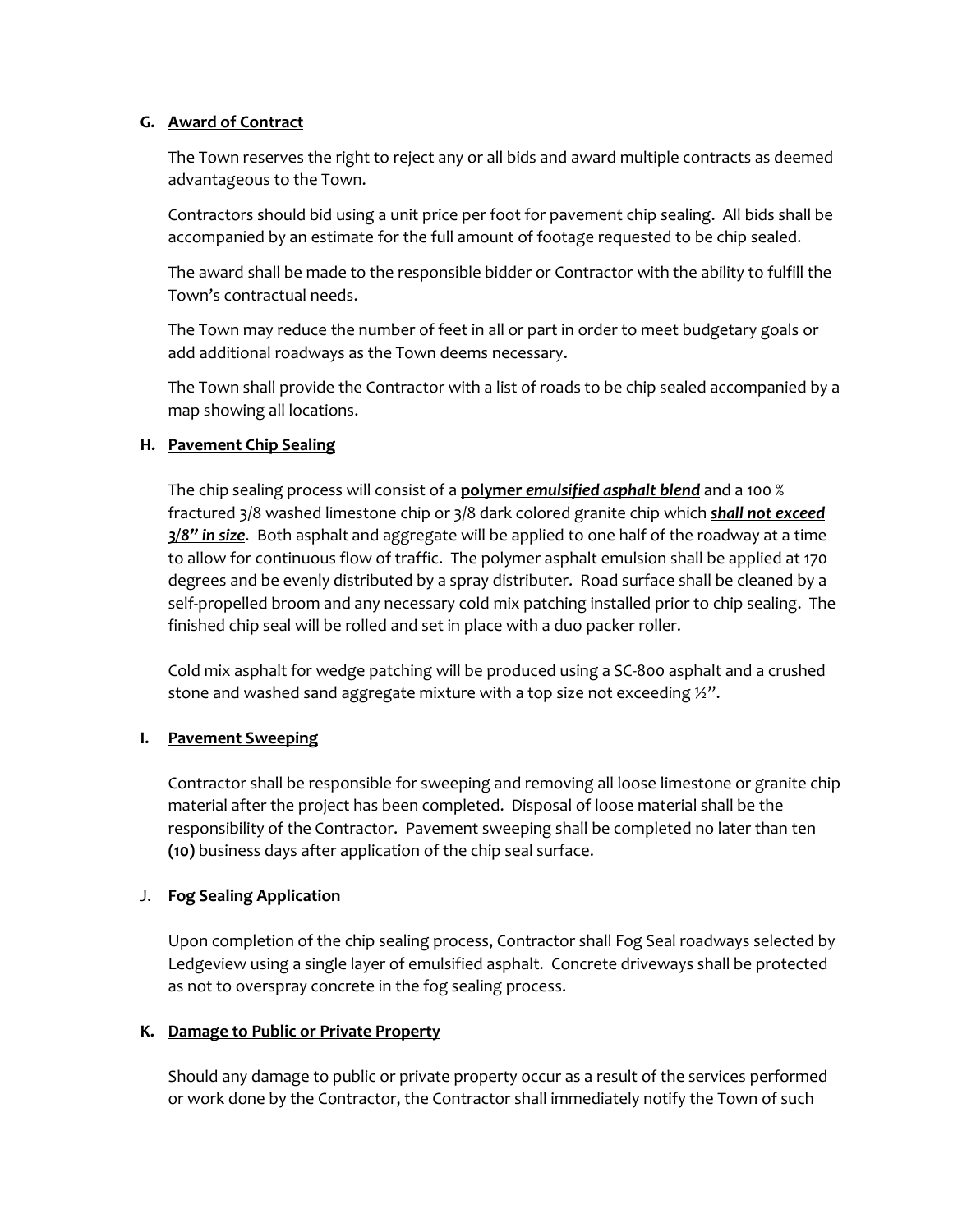damages. Any damage shall be cured within ten (10) days after the damage occurs unless a different period is agreed to in the discretion of the Director of Public Works. Should the damage not be rectified with the timeframe agreed upon or to the satisfaction of the Town, the Town reserves the right to repair and/or replace that which was damaged and assess the Contractor for such costs as may be reasonable and related to damage caused by the Contractor, and may deduct these costs from any payment due the Contractor.

#### **L. Contractor Personnel and Equipment**

The Contractor shall supply all material, equipment and personnel necessary to complete the work specified. The Contractor shall rent equipment as needed to cover any equipment breakdowns that would cause this contract to not be completed in the allotted time period.

#### **M. Work Crew Supervision**

The Contractor shall provide qualified supervision of each crew at all times while working under this contract. Each supervisor shall be fluent in English and be authorized by the Contractor to accept and act upon all directives issued by the Town.

#### **N. Contract Life**

The term of the contract is confined to this project.

Any additional work added to the original contract shall be completed at the original contract unit prices and documented through change orders.

# **O. Working Hours**

The Contractor shall schedule work between the hours of 7:00 a.m. and 8:00 p.m., Monday through Friday, unless otherwise authorized by the Town.

#### **P. Inspection of Work**

All work shall be completed to the satisfaction of the Town with respect to proper procedures and quality of workmanship.

# **Q. Unsatisfactory Work**

If, at any time during the contract, the Town determines that the service performed or work done by the Contractor creates a condition that threatens the health, safety or welfare of the community or fails to meet the specifications herein, the Contractor shall, upon receipt of the written or oral notice, immediately correct such deficient service or work. In the event the Contractor fails, after notice, to correct the deficient service or work immediately, the Town shall have the right to order correction of the deficiency by separate contract or with its own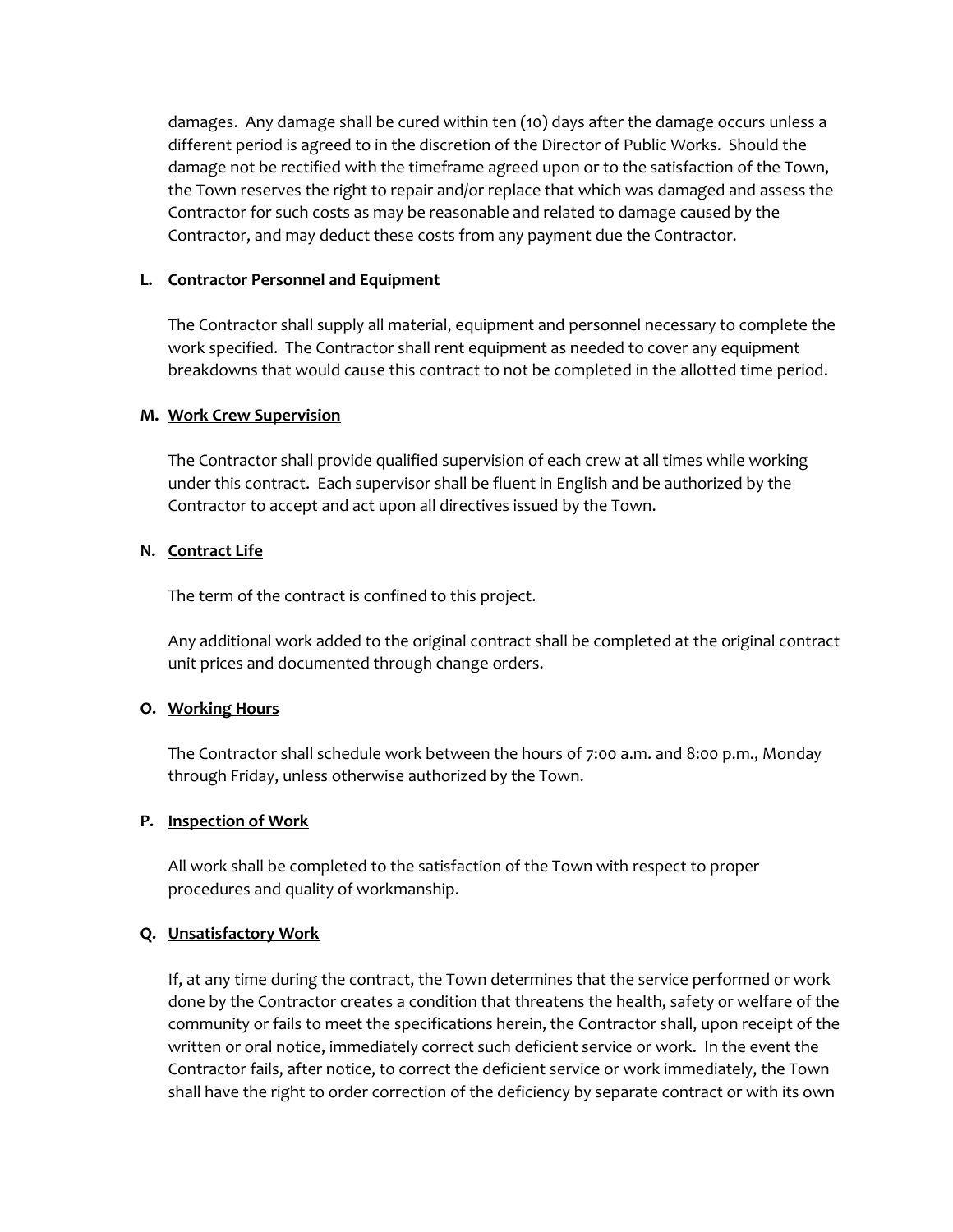resources at the Contractor's expense. The Town reserves the right to terminate this contract in whole or any part in the event the Contractor fails to perform any of the provisions of this contract.

#### **R. Costs and Basis of Payment**

The Contractor affirms and states that the prices submitted herein constitute the total cost to the Town for all work involved in the respective items. The cost also includes all insurance, royalties, transportation charges, use of all tools and equipment, supervision, overhead expense, inspection costs, all profits and all other work, services and conditions necessarily involved in the work to be done in accordance with the requirements of the contract documents considered separately and collectively.

# **S. Liquidated Damages**

The Town and Contractor recognize that time and work quality is of the essence to this contract. They also recognize the delays, expense and difficulties involved in a legal proceeding. Should the Contractor fail to complete the work as specified in this contract, the Contractor shall be liable to the Town for liquidated damages in the following amounts:

1. \$100.00 per day for failure to complete the work in the time frames and specifications required by this contract.

# **T. Questions During the Bid Process**

All questions should be directed to:

Town of Ledgeview Greg Potts Director of Public Works Phone: (920) 336-3360

#### **U. Failure to Enforce**

Failure by the Town at any time to enforce the provisions of this contract shall not be construed as a waiver of any such provisions. Such failure to enforce shall not affect the validity of the contract or any part thereof or the right of the Town to enforce any provision at any time in accordance with its terms.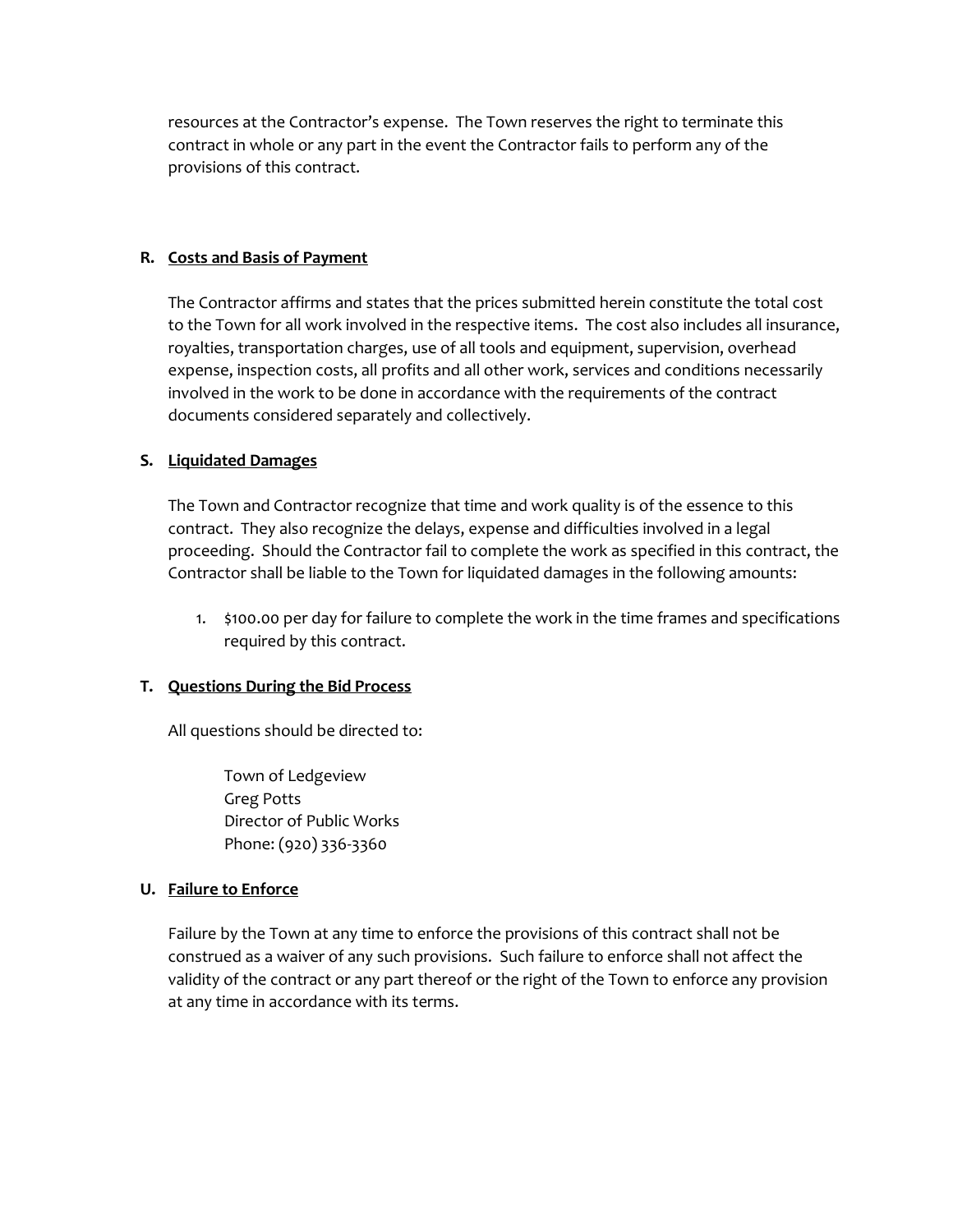# **V. Bid Form Submission**

Each bidder shall submit the original and a copy of the bid in a sealed envelope no later than the time and date specified on the cover sheet. Bids received after the specified time shall be rejected. Each bid shall contain all the information requested in Section II to include:

- 1. Prices for each right of way cost
- 2. A statement of the approximate number of personnel to be working in Town.
- 3. Four (4) references who can attest to the Contractor's ability to fulfill this contract. Include names, addresses, phone numbers and email addresses. At least one (1) reference that can attest to the Contractor's previous satisfactory performance of a municipal or other governmental contract is preferred.
- 4. Applicable insurance information supplied as required in Section D.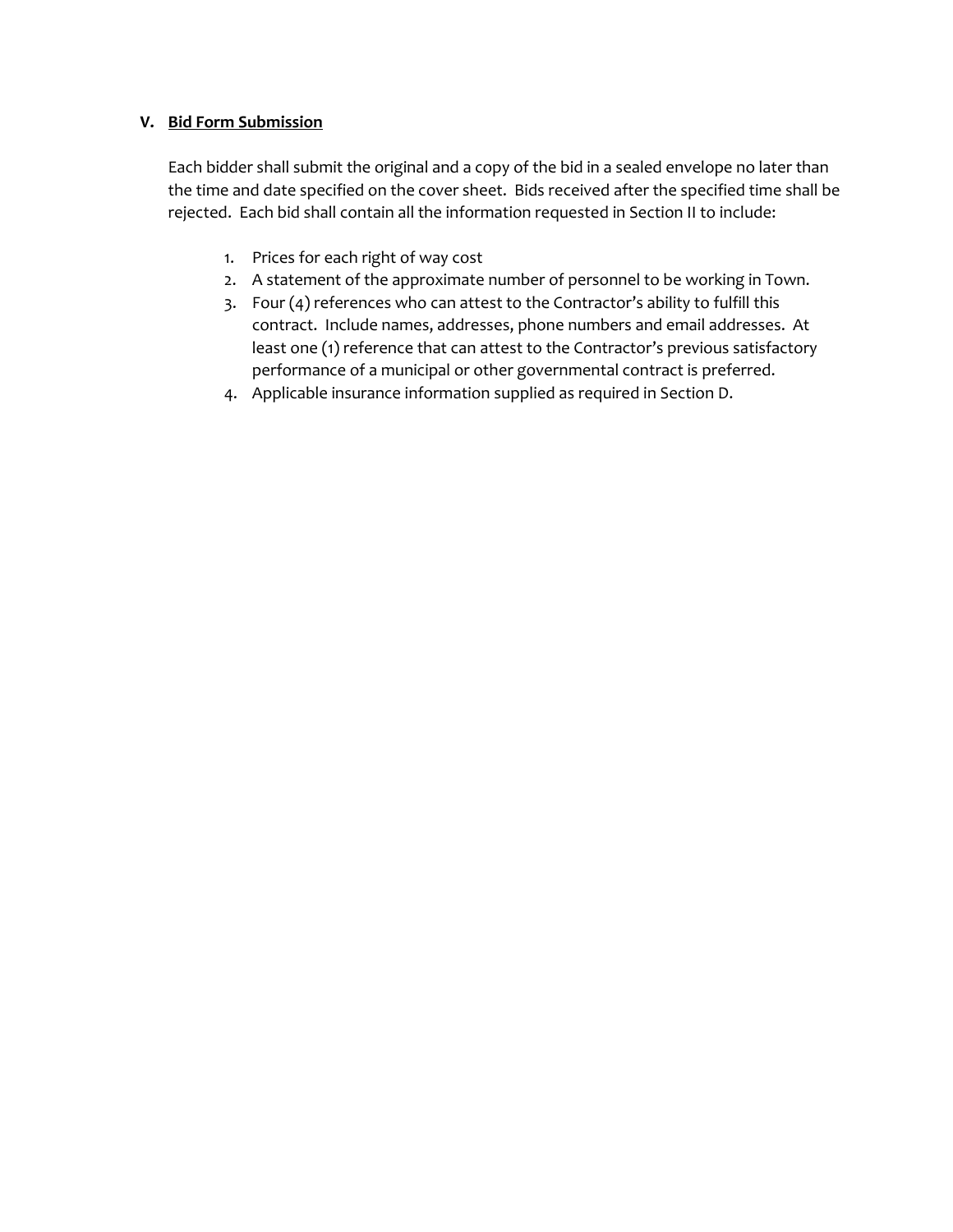# **Personnel and Equipment**

The approximate number of personnel who will be at the work site daily is: \_\_\_\_\_\_\_\_\_\_\_\_

List of specific equipment to be used on the project:

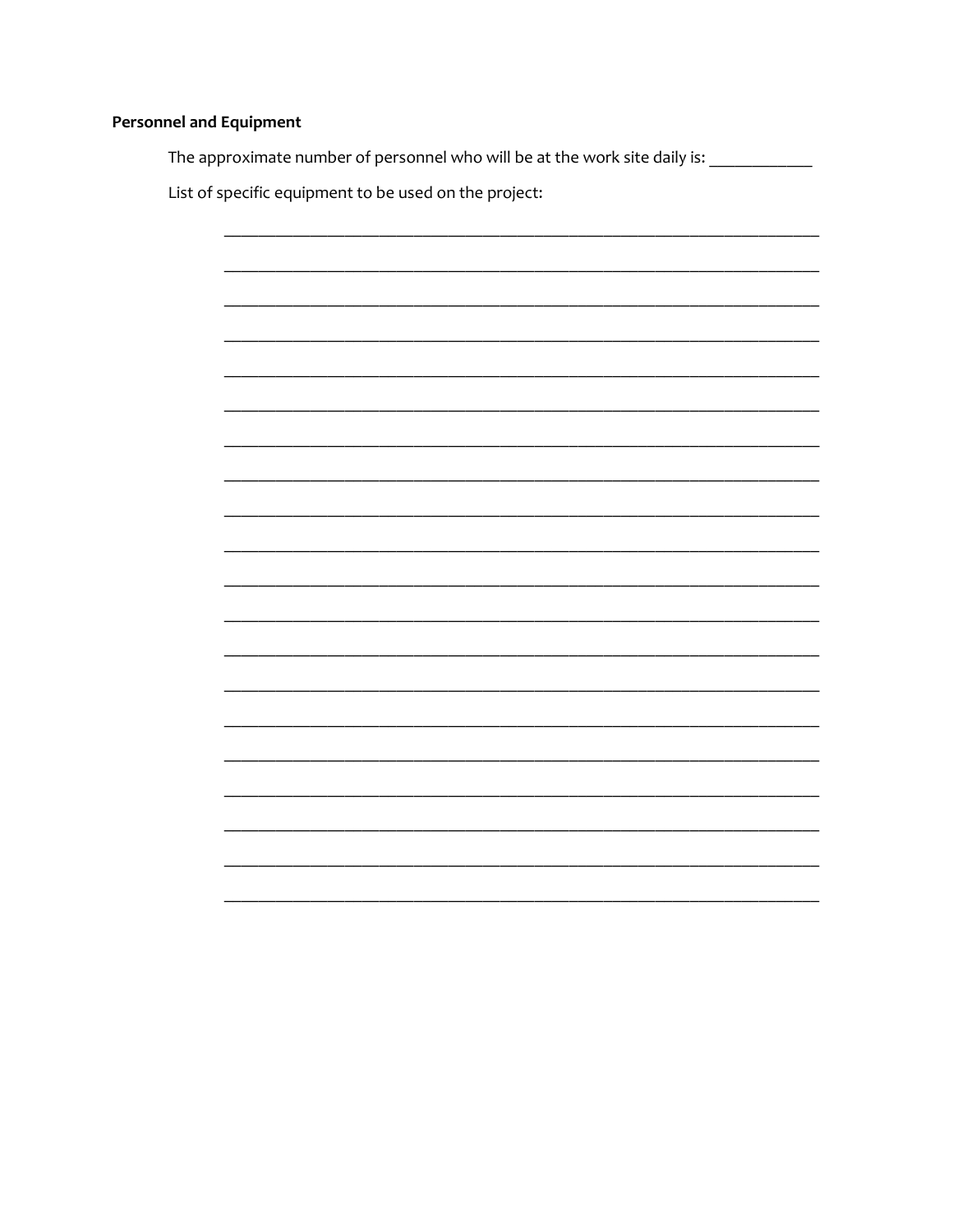# References

| Company / Customer Name: Company / Customer Name: Company / Customer Name: Company / Customer Name: Company of                                                                                                                        |
|---------------------------------------------------------------------------------------------------------------------------------------------------------------------------------------------------------------------------------------|
| Contact Name and Phone Number: Manual According to the According of the According Contact Name and Phone Number                                                                                                                       |
|                                                                                                                                                                                                                                       |
|                                                                                                                                                                                                                                       |
|                                                                                                                                                                                                                                       |
|                                                                                                                                                                                                                                       |
| Company / Customer Name: 1988                                                                                                                                                                                                         |
| Contact Name and Phone Number:<br><u> and</u> the Number of The Contact Name of Phone Number of The Contact Number of The Contact Number of The Contact Number of The Contact Number of The Contact Number of The Contact Number of T |
|                                                                                                                                                                                                                                       |
|                                                                                                                                                                                                                                       |
|                                                                                                                                                                                                                                       |
|                                                                                                                                                                                                                                       |
|                                                                                                                                                                                                                                       |
|                                                                                                                                                                                                                                       |
|                                                                                                                                                                                                                                       |
|                                                                                                                                                                                                                                       |
|                                                                                                                                                                                                                                       |
|                                                                                                                                                                                                                                       |
|                                                                                                                                                                                                                                       |
|                                                                                                                                                                                                                                       |
| Address: Address: Address: Address: Address: Address: Address: Address: Address: Address: Address: Address: Address: Address: Address: Address: Address: Address: Address: Address: Address: Address: Address: Address: Addres        |
|                                                                                                                                                                                                                                       |
|                                                                                                                                                                                                                                       |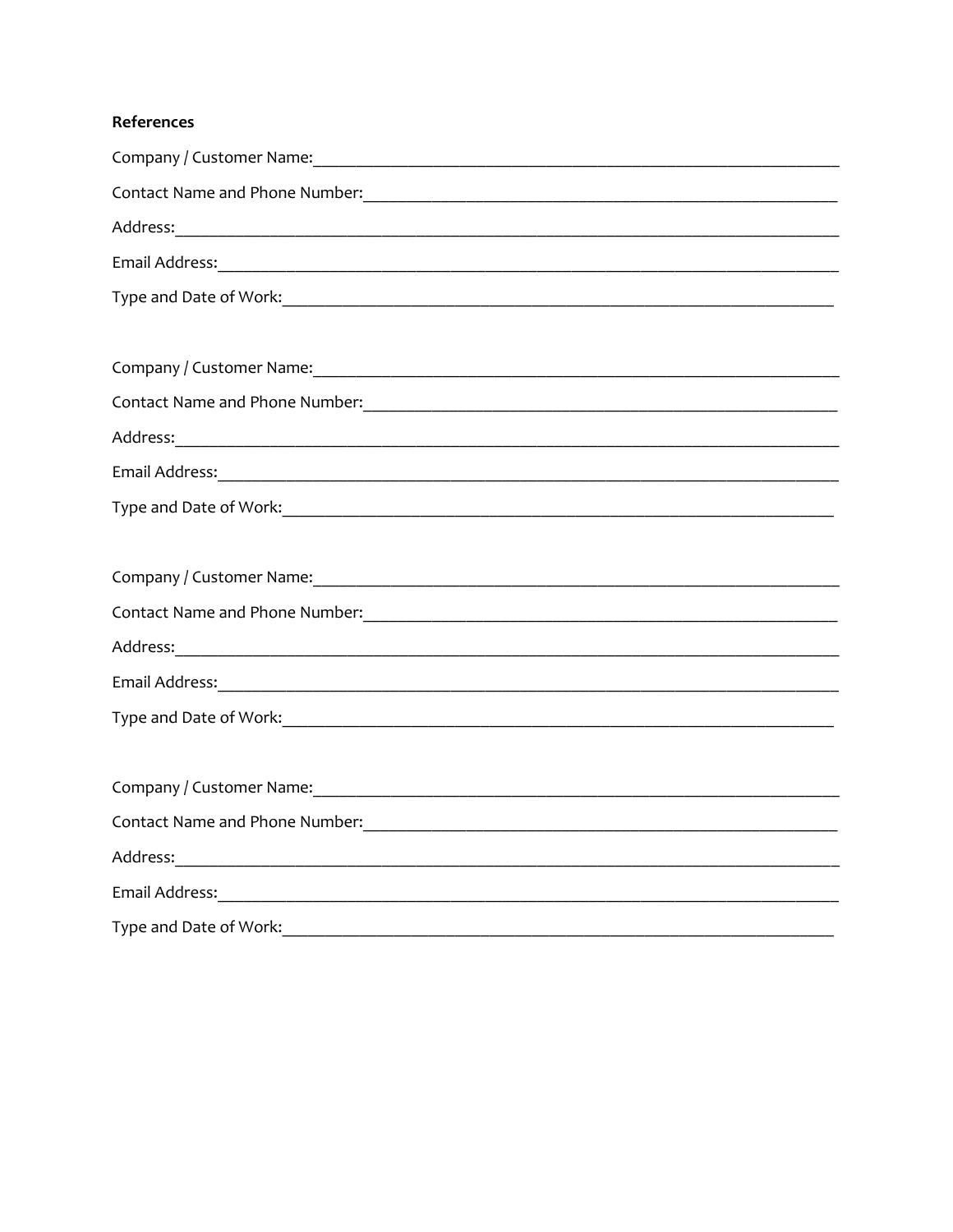# **UNIT "A" – 2021 PAVEMENT CHIP SEALING (LIMESTONE)**

| <b>Road/Street Name</b>                 | Length<br>(Lineal Feet) | Width<br>(Feet) | Price per<br><b>Lineal</b><br>Foot | <b>Cold Mix</b><br><b>Wedging/Ton</b> | <b>Town Cost</b> |
|-----------------------------------------|-------------------------|-----------------|------------------------------------|---------------------------------------|------------------|
| Ravine Road *<br>(STH 32/57 to Termini) | 1373                    | 18              |                                    |                                       |                  |

# **Unit "B" – 2021 PAVEMENT CHIP SEALING (DARK GRANITE CHIP)**

| <b>Road/Street Name</b>                                                       | Length<br>(Lineal Feet) | Width<br>(Feet) | Price per<br>Lineal<br>Foot | <b>Cold Mix</b><br><b>Wedging/Ton</b> | <b>Town Cost</b> |
|-------------------------------------------------------------------------------|-------------------------|-----------------|-----------------------------|---------------------------------------|------------------|
| Stone Vista Lane *<br>(Dollar to Quarry View Ct)                              | 634                     | 20              |                             |                                       |                  |
| Quarry View Court*<br>(All)                                                   | 686                     | 20              |                             |                                       |                  |
| Euro Lane*<br>("S" Curve North to Termini)                                    | 3225                    | 20              |                             |                                       |                  |
| Wood Violet Ct*<br>(Meadow Sound to Termini)                                  | 528                     | 20              |                             |                                       |                  |
| Wood Duck Ct*<br>(Euro Lane to Termini)                                       | 317                     | 20              |                             |                                       |                  |
| Ridge Haven Ct*<br>(Euro lane to 528')                                        | 528                     | 20              |                             |                                       |                  |
| Ridge Haven Ct*<br>(Curb & Gutter South to Termini)                           | 1790                    | 31              |                             |                                       |                  |
| Scray Hill Rd*<br>(Intersection of Whisper and<br>Scray Hill Road 1130' West) | 1272                    | 20              |                             |                                       |                  |
| Peso Place*<br>(Half Crown Run to N/S Hidden<br>Falls)                        | 758                     | 20              |                             |                                       |                  |
| N Hidden Falls*<br>(Peso Place to Termini)                                    | 420                     | 31              |                             |                                       |                  |
| S Hidden Falls*<br>(Peso Place to Termini)                                    | 572                     | 31              |                             |                                       |                  |

# **TOTAL BID PRICE (UNIT "A" & UNIT "B") = \_\_\_\_\_\_\_\_\_\_\_\_\_\_\_\_\_\_\_\_\_\_\_\_\_\_\_\_\_\_**

# **FOG SEALING PRICE PER SQUARE YARD = \_\_\_\_\_\_\_\_\_\_\_\_\_\_\_\_\_\_\_\_\_\_\_\_\_\_\_\_\_\_**

**\*Price per foot shall also include sweeping and cleanup of all excess limestone and/or granite chips by Contractor after application.**

**ALL STREETS LISTED IN THE PROJECT SHALL BE COMPLETED NO LATER THAN MONDAY, AUGUST 30th, 2022**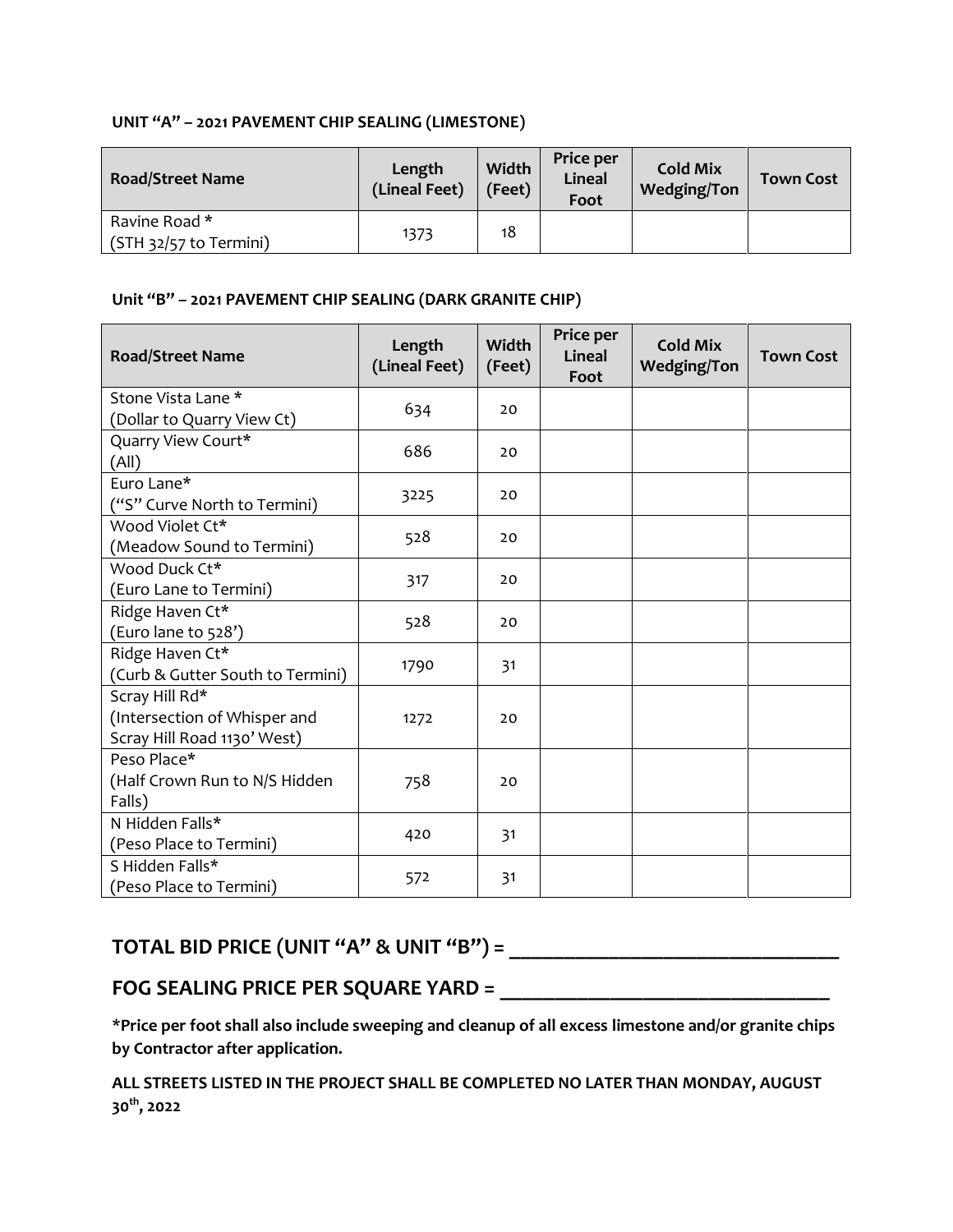# **\*\*\*THIS BID WHEN ACCEPTED AND SIGNED BY AN AUTHORIZED SIGNATORY OF THE TOWN OF LEDGEVIEW SHALL BECOME A CONTRACT BINDING UPON BOTH PARTIES\*\*\***

| Entire Block Must Be Completed When a Submitted Bid Is to Be Considered for Award |  |
|-----------------------------------------------------------------------------------|--|
|                                                                                   |  |

| <b>BIDDER:</b>                            |                                                                                                                                                                                                                                |
|-------------------------------------------|--------------------------------------------------------------------------------------------------------------------------------------------------------------------------------------------------------------------------------|
|                                           | Date: the contract of the contract of the contract of the contract of the contract of the contract of the contract of the contract of the contract of the contract of the contract of the contract of the contract of the cont |
| <b>Company Name</b>                       |                                                                                                                                                                                                                                |
| <b>Street Address of Company</b>          | <b>Email Address</b>                                                                                                                                                                                                           |
|                                           |                                                                                                                                                                                                                                |
| City, State, Zip                          | <b>Contact Name (Print)</b>                                                                                                                                                                                                    |
| <b>Business Phone</b>                     | 24 Hour Telephone Number                                                                                                                                                                                                       |
| Fax                                       | Signature of Officer/Partner/Sole Proprietor                                                                                                                                                                                   |
|                                           |                                                                                                                                                                                                                                |
|                                           | <b>Print Name &amp; Title</b>                                                                                                                                                                                                  |
| <b>ATTEST: If a Corporation</b>           |                                                                                                                                                                                                                                |
| <b>Signature of Corporation Secretary</b> | Federal Employer ID#                                                                                                                                                                                                           |
| <b>TOWN OF LEDGEVIEW:</b>                 |                                                                                                                                                                                                                                |
| <b>Authorized Agent Signature</b>         | <b>ATTEST:</b>                                                                                                                                                                                                                 |
|                                           |                                                                                                                                                                                                                                |
| <b>Title</b>                              | <b>Signature of Town Administrator</b>                                                                                                                                                                                         |
| <b>Date</b>                               | <b>Date</b>                                                                                                                                                                                                                    |

**In compliance with the specifications, the undersigned offers and agrees, if this Bid is accepted within 90 calendar days from the date of opening, to furnish any or all of the services upon which prices are quoted, at the price set opposite each item, delivered at the designated point within the time specified above.**

**(TOWN OF LEDGEVIEW COPY)**